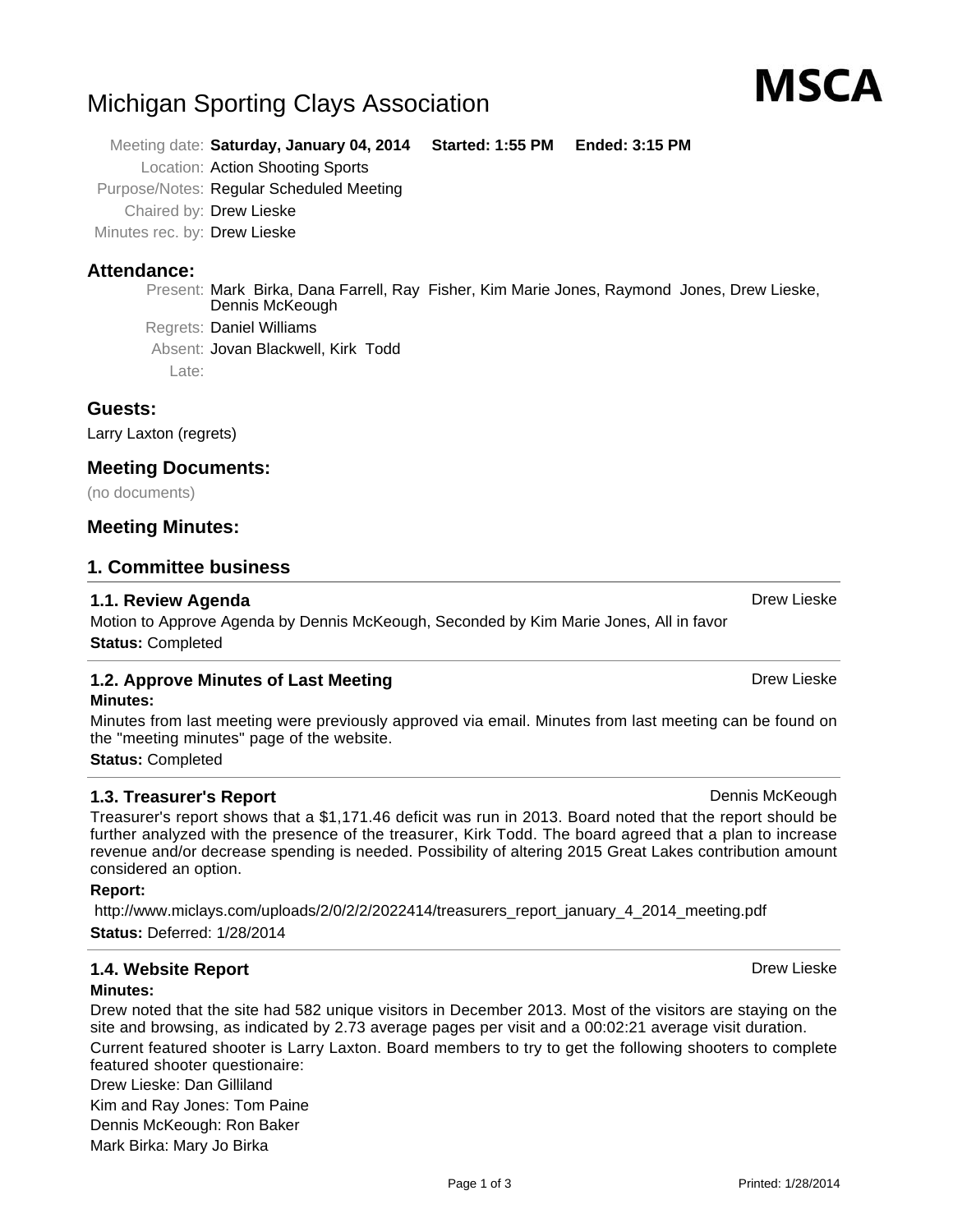Ray Fisher: Ray Fisher & Mike Dylkstra Dana Farrell: Brian Sheaffer Motion to Approve Website Report by Dennis McKeough, Seconded by Mark Birka, All in favor **Report:** http://www.miclays.com/uploads/2/0/2/2/2022414/december\_2013\_miclays\_analytics.pdf **Status:** Completed

# **2. OLD BUSINESS**

# **2.1. Safety Signs - Caledonia Sportsman's Club** Kirk Todd Kirk Todd

# **From meeting of 10/17/2013**

**Minutes:** Due to Kirk's absence, the status of the safety signs is unknown. **Status:** Deferred: 1/28/2014

# **2.2. 2014 Shoot Schedule Cards** Drew Lieske Drew Lieske Drew Lieske

### **Minutes:**

The 2014 shoot schedule cards have been distributed to MSCA member clubs. Drew reported that some extra copies are available if needed.

**Status:** Completed

# **3. NEW BUSINESS**

### **3.1. Welcoming of Newly Elected Directors Raymond Jones** Raymond Jones **Minutes:**

Ray Fisher was welcomed by the board. **Status:** Completed

# **3.2. Election of New Officers** Raymond Jones Raymond Jones

President: Mark Birka (Nominated by Kim Marie Jones) Vice-President: Raymond Jones (Incumbent - Nominated by All) Treasurer: Kirk Todd (Incumbent - Nominated by All) Secretary: Drew Lieske (Incumbent - Nominated by All) Motion to Approve Officers by Dennis McKeough, All in favor **Status:** Completed

# **3.3. Bigger Shoots and Small Clubs** Mark Birka Mark Birka Mark Birka Mark Birka Mark Birka Mark Birka Mark Birka

Larry Laxton noted to Mark Birka at December 21, 2013 shoot at Island Lake Shooting Range that he would like to discuss bigger shoots going to small clubs at the January board meeting.

# **Minutes:**

Larry Laxton was not available to discuss. Mark Birka and Kim Marie Jones conveyed what Larry told them in regards to increasing participation at the smaller clubs in Michigan. Raymond Jones suggested that a target setting clinic led by Pat Lieske and Vincent Lori be proposed, Drew to discuss with Pat. Mark Birka proposed an incentive program such as a draw pot idea.

The board decided to think about possible incentive programs and to discuss at next meeting. Larry Laxton to be invited to attend so that the board can become fully cognizant of his intentions.

**Status:** Deferred: 1/28/2014

#### **3.4. 2014 Michigan State Championship and Great Lakes Championship Minutes:**

Drew reported that the 2014 State Championship and Great Lakes Championship are on-schedule. Pre-



Drew Lieske

**MSCA**